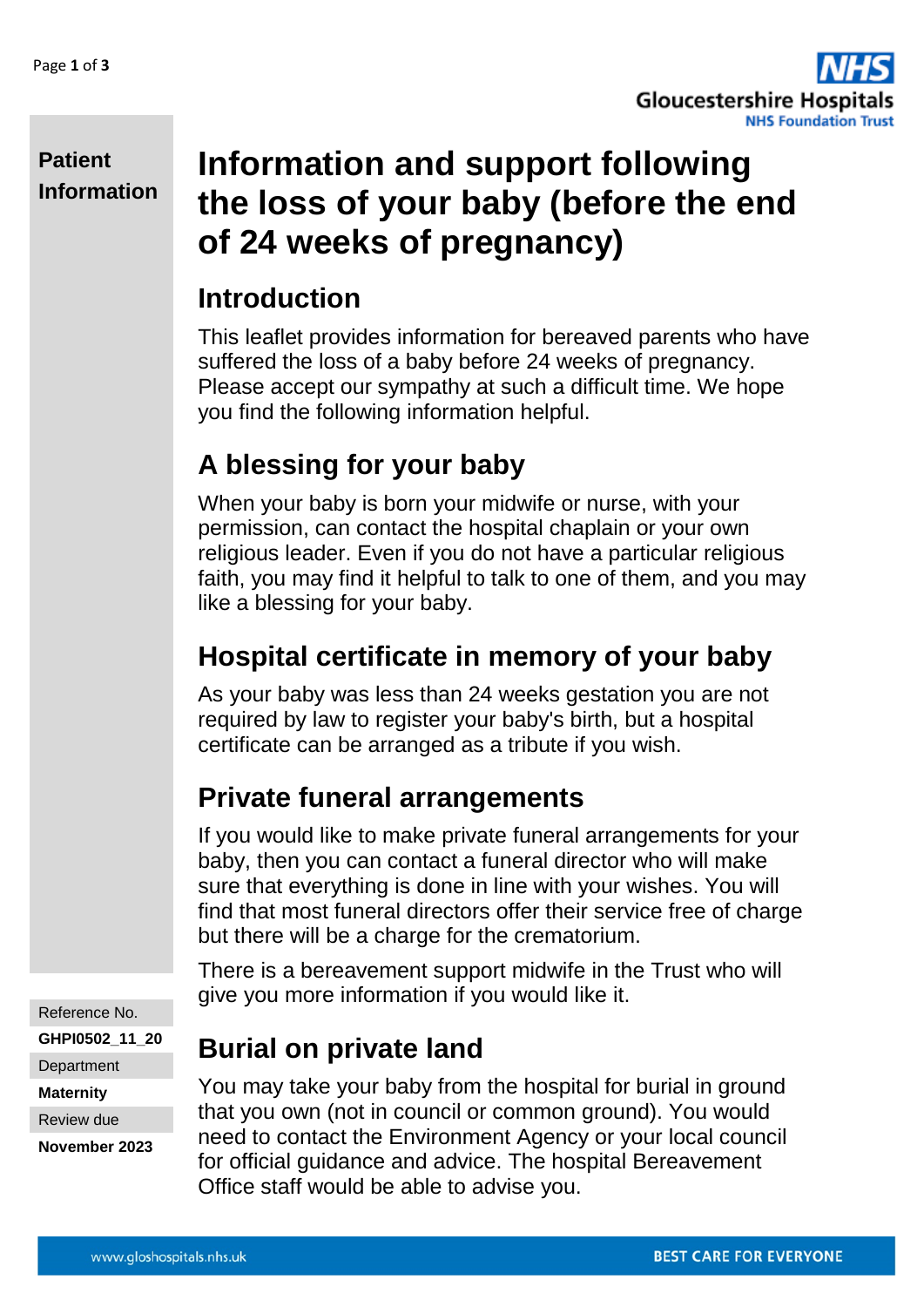**Patient** 

**Information**



#### **Hospital cremation service**

If you do not wish to make your own arrangements, the Trust will make sure that your baby is cremated with dignity and respect. This will be carried out at a crematorium following a short religious service carried out by the hospital chaplain. There will be a number of other babies included in the service as part of a communal cremation and for reasons of confidentiality, we are sorry to say that you will not be able to attend. A record of the event will be kept at the hospital and the hospital chaplain can let you know when the service has been carried out. You will not be able to have any ashes from a communal cremation.

You will be asked to sign a form giving your permission for the cremation of your baby. We would encourage you to take time to decide which option is right for you.

If you have made the decision for a communal hospital cremation and then wish to change your mind, please contact the Bereavement Office or bereavement midwife within 5 working days following the delivery of your baby.

### **Remembering your baby**

Losing a baby means you have few memories or mementoes. This can bring added sorrow. You will be offered as much help as possible with this. Your nurse or midwife will talk about the options available to you. There is a book of remembrance in the hospital chapel in which you are very welcome to enter a message in memory of your baby. The ward staff will give you a form to do this if you wish. Please do not hesitate to ask. Each year, there are services of remembrance held at Cheltenham General and Gloucestershire Royal Hospitals. Information about these services is available from the hospital chaplain.

### **Further support for you**

If you are already booked with a community-based midwife she will visit you at home if you wish. Your GP will be informed about the loss of your baby and may also be able to offer you support. The bereavement support midwife is available to give you support if needed.